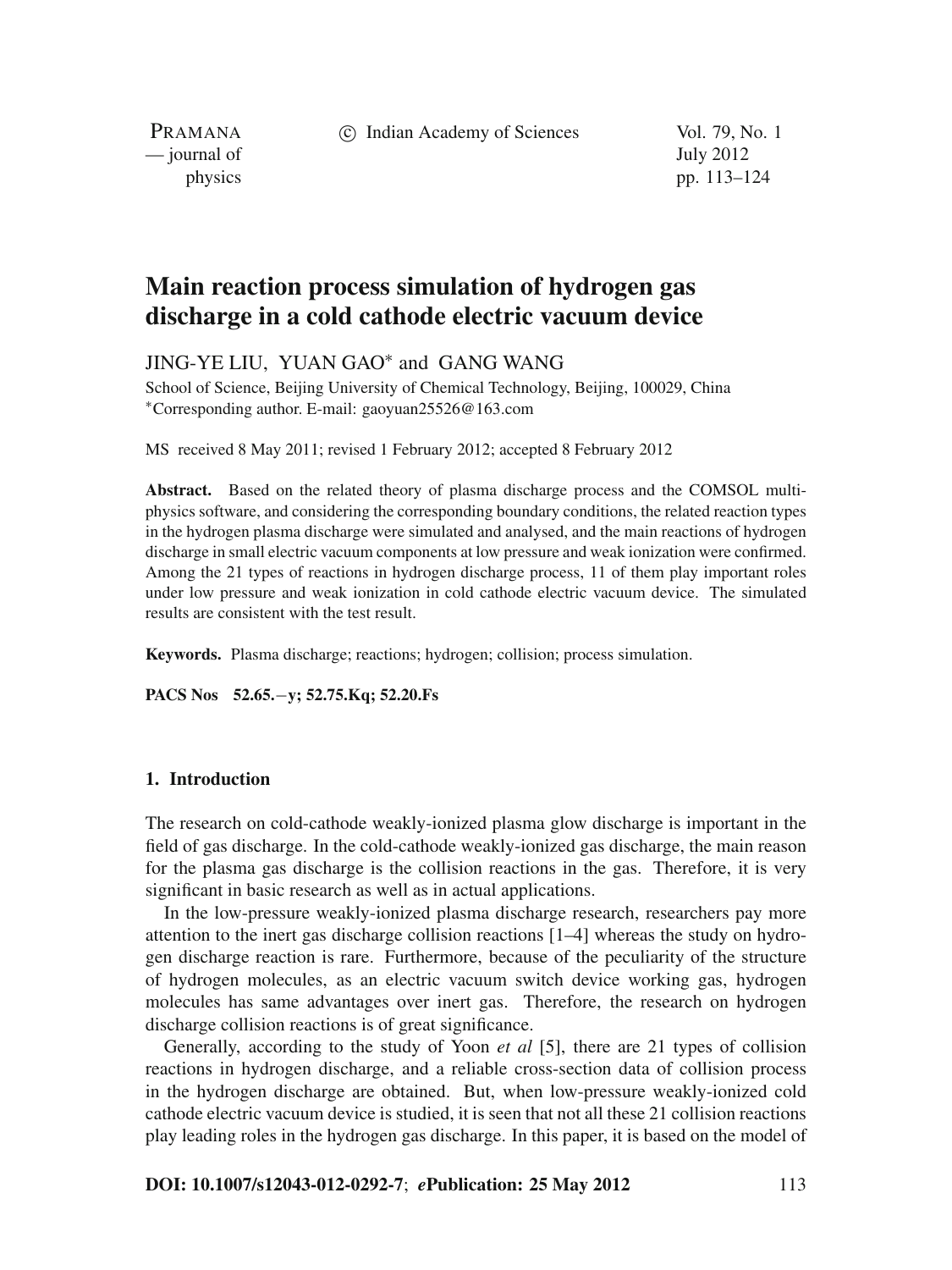*Jing-Ye Liu, Yuan Gao and Gang Wang*



**Figure 1.** Schematic drawing of the model structure.

axisymmetric cylindrical switching device. Figure 1 shows the two-dimensional simplified cut-away view, which includes the cathode (radius  $= 31$  mm), source grid (radius  $=$ 22 mm), control grid (radius  $= 18.5$  mm) and anode (radius  $= 14$  mm). The impact of 21 types of reactions in the hydrogen discharge was analysed and discussed in detail, and the finite element method was used to simulate and corroborate. Finally, the main types of hydrogen discharge reactions at low pressure and weak ionization are found. The necessary theoretical reference for cold cathode electric vacuum device research is provided.

### **2. Theoretical analysis**

According to [5–8], there are five categories of correlation reactions in hydrogen plasma which are excitation, de-excitation, ionization, attachment and elastic collision reactions. Under the five reaction categories, there are 21 kinds of reactions, which include electron–neutral molecule reaction, ion–neutral molecule reaction, neutral– neutral molecule reaction, wall combination and so on [9]. In the cold cathode electric vacuum device, under low pressure and weak ionization, elastic collision reaction is encountered by most electrons, that is,  $e + H_2 \rightarrow H_2 + e$  and  $e + H \rightarrow H + e$ , but the inelastic collision is the key method for ionizing the working gas and constituting plasma [10].

The inelastic collision has four categories, such as excitation, de-excitation, ionization and attachment reactions. The main reactions of hydrogen plasma formed in the switching device are discussed below.

### 2.1 *Excitation and de-excitation*

When electronic energy is 8.8 eV, the hydrogen molecule is excited to the repellent state  $b^3\Sigma_u^+$ , and then it is decomposed to two higher energy hydrogen atoms (average energy of each atom is approximately 2.2 eV), that is,  $e + H_2 \rightarrow e + 2H$  [9].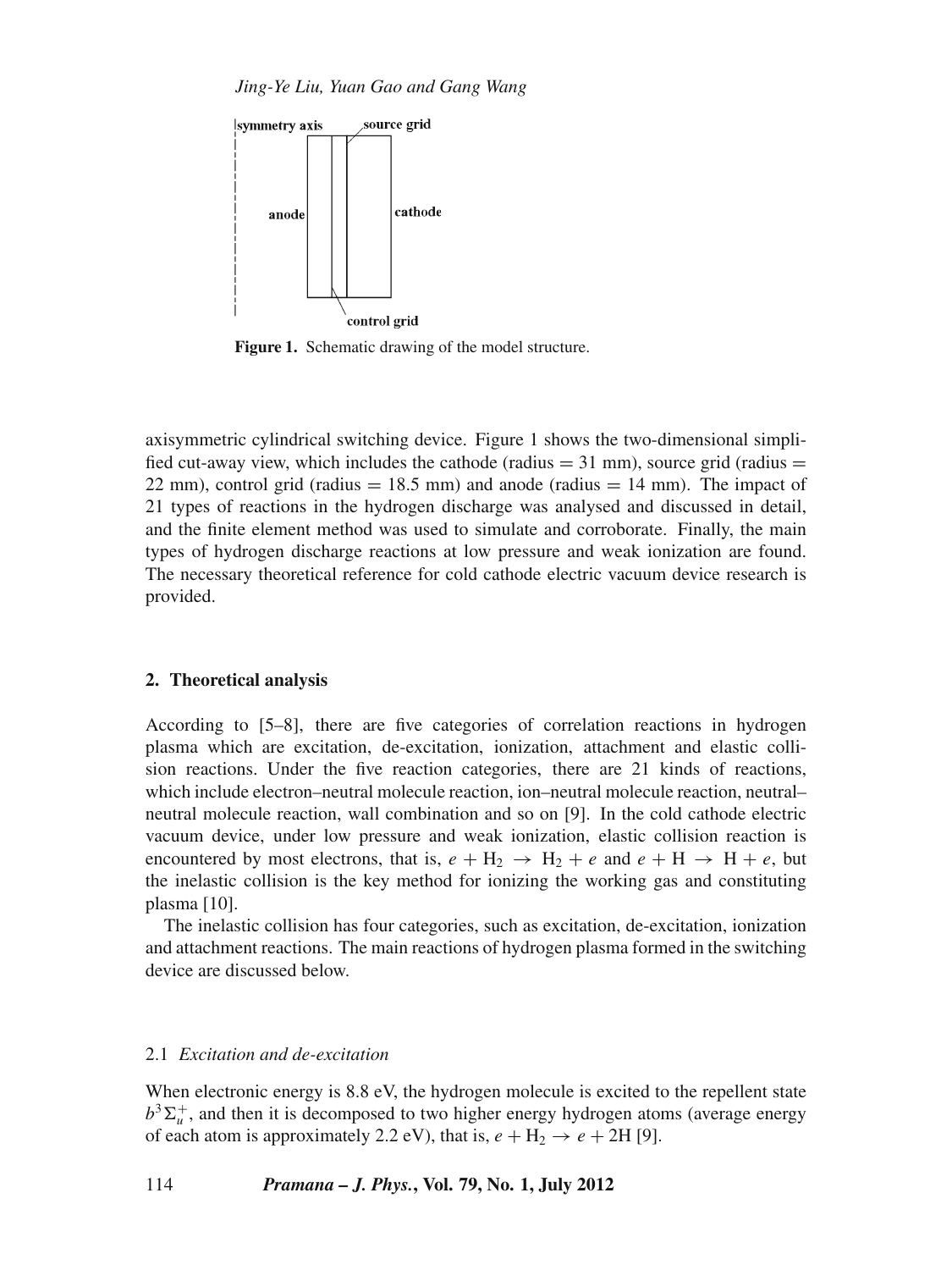When electronic energy reaches 11.5 eV, the molecule can be excited to the second excited state  $B^1\Sigma_u^+$  [11],  $(e + H_2 \rightarrow H_2^* + e)$ , then electric dipole radiation occurs in ultraviolet band and the molecule will return to the ground state. That is, hydrogen molecules in the excited states radioactively decay to the ground level [12].

When electronic energy reaches 11.8 eV, hydrogen molecule can be stimulated to the bound states  $E, F^1\Sigma_g^+$ , then electric dipole reaches the repellent state, decomposes and produces higher hydrogen atoms (average energy of each atom is approximately 2.2 eV). The final reaction will be  $e + H_2 \rightarrow 2H + e$  [11].

When electronic energy reaches 12.6 eV, the hydrogen molecule can be excited to the state  $C^1\Pi_u$ , undergo the reaction  $e + H_2 \rightarrow e + H_2^* + h\mu$ , and return to the ground state after emitting ultraviolet photon [12].

De-excitation reactions can be regarded as the counter-reaction of excitation, a process that transforms the atoms in the excited state to the ground state due to some reasons such as emission of photons [13]. Along with the above four excitation reactions, de-excitation reactions are also present.

### 2.2 *Ionization*

When the molecules continue to receive energy from outside, and the energy is large enough, ionization occurs. When the electronic energy reaches 13.6 eV, hydrogen atoms in the system can ionize and the reaction is  $e + H \rightarrow 2e + H^{+}$ . When the electron energy reaches 15.4 eV, the hydrogen molecules began to ionize [11]. Then they will produce  $H_2^+$  ions, and the reaction process is  $e + H_2 \rightarrow 2e + H_2^+$ .

When the electronic energy reaches 18.1 eV, electrolysis occurs,  $e + H_2 \rightarrow 2e + H + H^+$ , with the production of H and  $H^+$  whose energies are about 5 eV [5].

When the electrons are excited, dissociation threshold energy of  $H<sub>2</sub>$  will be 847 kJ/mol (8.8 eV), ionization threshold energy of  $H_2$  will be 1483 kJ/mol (15.4 eV) and ionization threshold energy of H will be 1310 kJ/mol (13.6 eV). When the plasma system is under the pressure of tens to several thousands Pa, the dissociation rate is about an order of magnitude larger than the ionization rate. Considering the energy, in the case of medium energy input, hydrogen atoms may be the primary dissociation particles in the non-equilibrium weakly ionized hydrogen plasma [13]. In addition, when  $H_2$  generates  $H^+$ , it needs larger energy. Compared with  $H_2$ , H has a smaller ionization cross-section [9] and so  $H_2^+$  concentration is greater than  $H^+$  concentration. Therefore, the main ionization reaction is,  $e + H_2 \rightarrow 2e + H_2^+$ .

#### 2.3 *Attachment reaction*

With ionization reaction occurs in the system, attachment reaction also occurs. Considering the model studied in this paper, the main attachment reaction is the reaction between electrons and ions. Hydrogen plasma basically has hydrogen atoms, hydrogen molecules and hydrogen ions  $(H^+, H_2^+, H_3^+)$  [14]. Although the electrons have some affinity to hydrogen atoms and molecules, in the low-pressure non-equilibrium state plasma, it will not produce anions due to electronic adsorption, such as H<sub>2</sub><sup>-</sup>, because electronic energy cannot reach the energy of the thermion (about 40 eV above). Therefore, there are no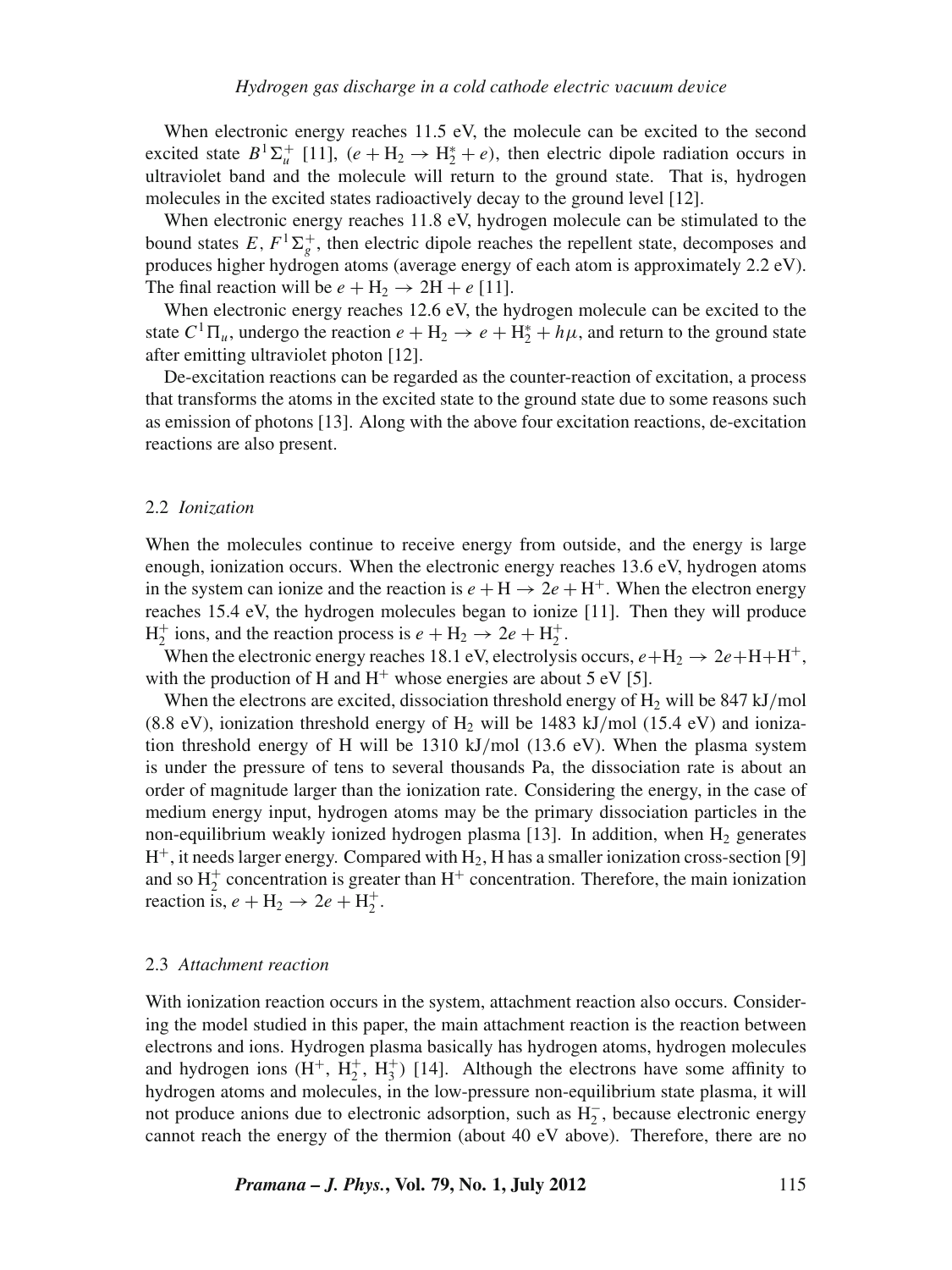attachment reactions for positive ions and anions. The attachment reactions considered in this paper are mainly the following [9]:

$$
e + H^{+} \rightarrow H,
$$
  
\n
$$
e + H_{2}^{+} \rightarrow H_{2}
$$
  
\n
$$
e + H_{3}^{+} \rightarrow H_{2} + H.
$$

Among these three reactions, the reaction  $e + H_2^+ \rightarrow H_2$  is the most important. The main ions in the plasma system are determined by the reactions between ions and neutral molecules. H<sup>+</sup> and  $H_2^+$  react with  $H_2$  and produce  $H_3^+$  [6]. The velocity of these reactions increases as the density of the hydrogen molecule increases. According to the state equation  $pV = nRT$ , the gas volume V and the operating temperature T are constant, R is the molar gas constant, the amount of hydrogen molecules increases with the gas pressure, while the density of hydrogen molecule increases with the gas pressure. However, when the gas pressure is more than 665 Pa (5 torr), it is difficult to detect  $H_3^+$  in the plasma [13]. Even if  $H_3^+$  exists, when electrons and  $H_3^+$  attachment reaction occurs, it needs more than 11.75 eV energy, but very few electrons can achieve this energy. Therefore, the reactions are not dominating [7]. Also, high energy is needed to produce positive ions  $(H_3^+, H_2^+,$  $H^+$ ). Compared to  $H_2^+$ , H has smaller ionization cross-section, and the concentration of  $H^+$  is far less than  $H_2^+[6,13]$ . So the attachment reaction between electrons and  $H_2^+$  plays a leading role in the switching device.

### **3. Simulation and confirmation**

According to the theoretical analysis discussed earlier, since  $H_2$  has a bigger ionization cross-section than H in low-pressure and weakly-ionized hydrogen plasma, two attachment reactions where H is produced is ignored, and only the reaction  $e + H_2^+ \rightarrow H_2$  is considered. While, five kinds of reaction types that  $H_3^+$  existed, the ionization reaction that generated  $H^+$ , the elastic collision and attachment reactions, totally eight kinds of reactions should be discussed in this paper.

The geometric model is given in figure 1. Compared with the inert gas discharge characteristics, the hydrogen plasma discharge properties are summarized using the DC discharge model in plasma module. Finally, considering the reaction types and the species of the particles, combining with the electric neutrality of plasma, each reaction type in the system is simulated and analysed, to confirm the main reaction of the working process in the whole switching devices. The pressure is 1 torr and the temperatures is 293.15 K.

#### 3.1 *Simulation calculation theory*

$$
\frac{\partial n_{\rm e}}{\partial t} + \nabla \cdot \Gamma_{\rm e} = R_{\rm e} - (\vec{u} \cdot \nabla) n_{\rm e},\tag{1}
$$

$$
\Gamma_{\rm e} = -(\mu_{\rm e} \cdot \vec{E}) n_{\rm e} - D_{\rm e} \cdot \nabla n_{\rm e},\tag{2}
$$

116 *Pramana – J. Phys.***, Vol. 79, No. 1, July 2012**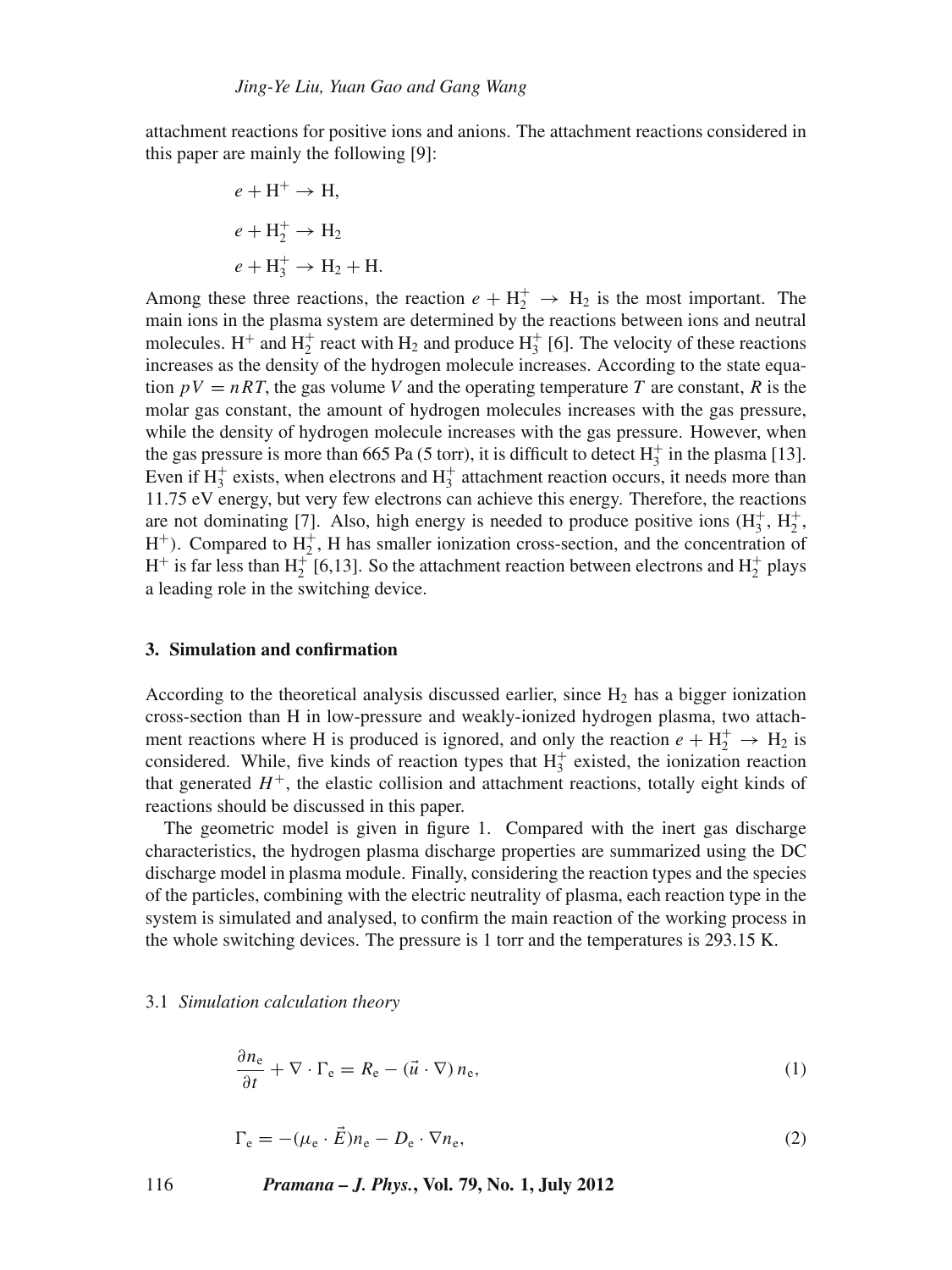$$
\frac{\partial n_{\varepsilon}}{\partial t} + \nabla \cdot \Gamma_{\varepsilon} + \vec{E} \cdot \Gamma_{\rm e} = S_{\rm en} - (\vec{u} \cdot \nabla) n_{\varepsilon} + \frac{(Q + Q_{\rm gen})}{q},\tag{3}
$$

$$
\Gamma_{\varepsilon} = -(\mu_{\text{en}} \cdot \vec{E}) n_{\varepsilon} - D_{\text{en}} \cdot \nabla n_{\varepsilon},\tag{4}
$$

$$
\vec{E} = -\nabla V,\tag{5}
$$

$$
\nabla \cdot \vec{D} = \rho_{\rm v},\tag{6}
$$

$$
-\vec{n} \cdot (\vec{D}_1 - \vec{D}_2) = \rho_s,\tag{7}
$$

in which

$$
D_{\rm e} = \mu_{\rm e} T_{\rm e}, \quad \mu_{\rm en} = \frac{5}{3} \mu_{\rm e}, \quad D_{\rm en} = \mu_{\rm en} T_{\rm e}.
$$

Equation  $(1)$  is the electron density continuity equation, eq.  $(2)$  is the electron flux expression, eq. (3) is the electronic energy density continuous equation, eq. (4) is the electronic energy flux expression and eq.  $(7)$  is the boundary conditions. Here,  $n_e$  is the electron density,  $\Gamma_e$  is the electron flux,  $R_e$  is the net production rate of the electrons,  $\vec{u}$  is the electronic speed,  $\mu_e$  is the electron mobility,  $\vec{E}$  is the electric intensity,  $D_e$  is the electronic diffusion coefficient,  $n_{\varepsilon}$  is the electronic energy density,  $\Gamma_{\varepsilon}$  is the electronic energy flux, *S*en is the source of electronic energy, *D*en is the electronic energy diffusion coefficient,  $\mu_{en}$  is the electronic energy mobility,  $Q$  is the heat generated by induced current or electromagnetic wave, that is inductive power or microwave power,  $Q_{\text{gen}}$  represents the total heat, that is the total power,  $\vec{D}$  is the electric displacement vector,  $\rho_{v}$  is the volume charge density,  $\rho_s$  is the surface charge density,  $T_e$  is the electron temperature.

# 3.2 *Exclusion of correlation response about the*  $H_3^+$  *ions produced*

As discussed above, there are 21 reactions in pure hydrogen plasma. But by theoretical analysis, when pressure is low ( $P < 0.133$  Pa), we can eliminate the existence of  $H_3^+$ ; the reaction between  $H_3^+$  and neutral molecules does not exist. And because the wall recombination reaction is related to  $H_3^+$  ions, this surface reaction will not happen. From the simulation result, one can make out that for all the reactions where  $H_3^+$  exists, whether as a reactant or as a product, the calculation results are not convergent. It is indicated that all the reactions associated with  $H_3^+$  in cold cathode electric vacuum device did not happen.

# 3.3 *The analysis of e* +  $H_2 \rightarrow 2e + H + H^+$  *reaction*

In the following, the ionization reaction in which  $H^+$  ions are produced will be discussed. As we know, when electronic energy reaches 15.4 eV, collision ionization reactions occur,

*Pramana – J. Phys.***, Vol. 79, No. 1, July 2012** 117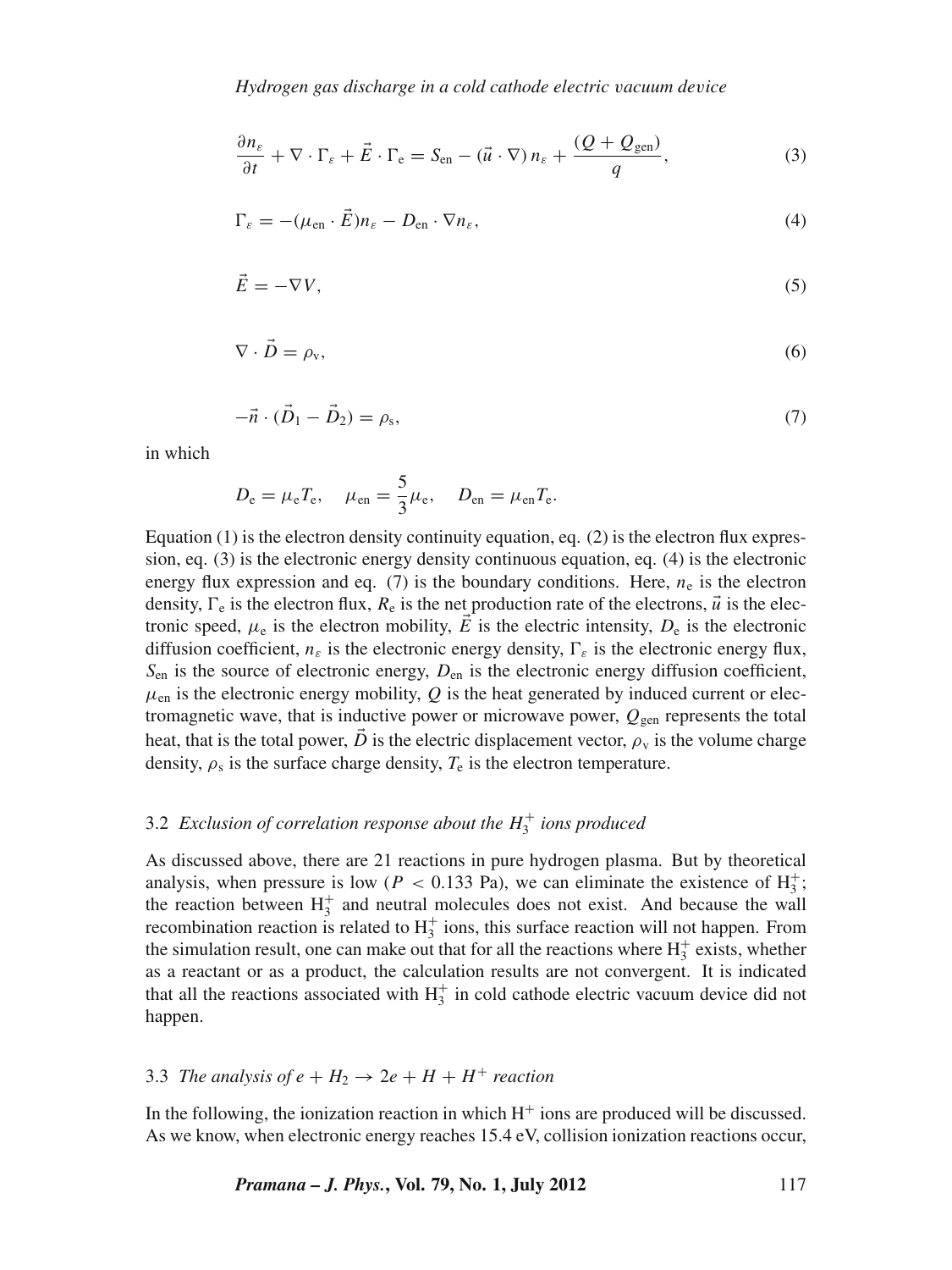electronic energy continues to increase, and when it reaches 18.1 eV or higher, the reaction  $e + H_2 \rightarrow 2e + H + H^+$  will occur. This reaction is one of the main reaction that needs to be discussed.

In the simulation analysis we discovered that if the reaction  $e + H_2 \rightarrow 2e + H + H^+$ exists in the process, no matter how other parameters change, the electron and ion concentration distributions can be drawn in the following relation curves.

In the figures, the horizontal axis shows the distance from the source grid to the cathode, the vertical axis shows ion density, solid line stands for electronic concentrations distribution, dotted line is for  $H_2^+$  concentration distribution and dash-dot line expresses  $H<sup>+</sup>$  concentration. Figures 2 to 5 show the relationship of electron and ion concentrations with time when the ionization reaction  $e + H_2 \rightarrow 2e + H + H^+$  exists. The graph shows that electron density  $n_e$  is not equal to ion density  $n_i$  when steady-state is reached. Although the concentrations of the electrons and the ions have the same order of magnitude, it can



**Figure 2.** Electron and ion concentration distributions at 3.63e−7s.



**Figure 3.** Electron and ion concentration distributions at 8.31e−7s.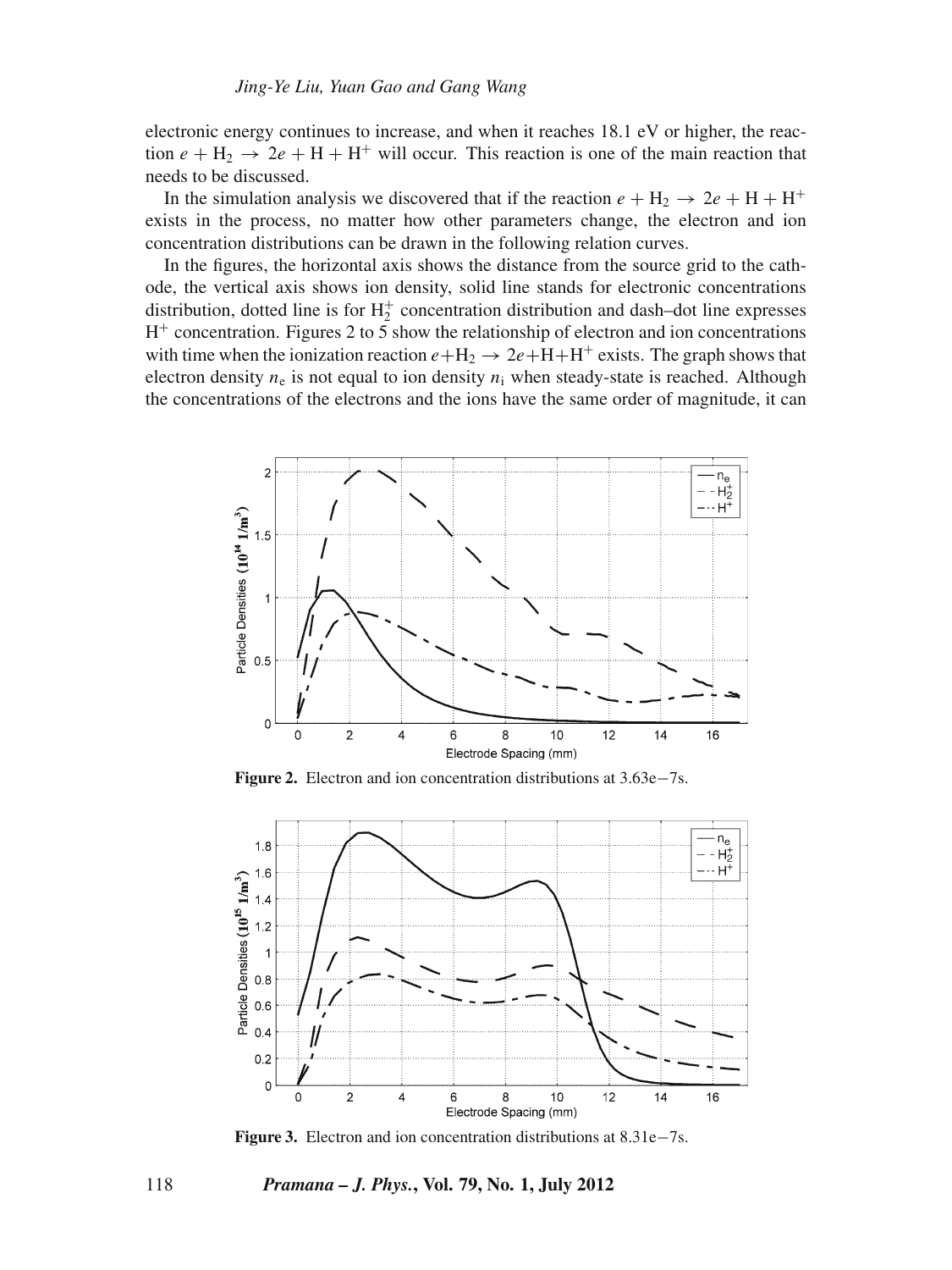

**Figure 4.** Electron and ion concentration distributions at 1.45e−6s.

be seen from the graphs that electron concentration is about half of the ion concentration at 3.63e − 7s. With the further occurrence of the reaction, the electronic energy increases gradually under the influence of the electric field, electrons collide with the gas molecules constantly, and then generate new electrons. At the same time, positive ions move to the cathode slowly, and when the positive ions reach the cathode, they collide with the cathode and release secondary electrons. In the entire reaction, there will still be collision and ionization of electron and neutral molecules, but this rate is more than the rate in which positive ions are produced and thus, with the advancement of the process, the electron concentration will increase, and at  $6.31e - 7s$ , the electron concentration is about twice that of the ion concentration, which means that in the device, it does not reach electric neutrality, but reaches electronegativity condition [15]. In theory [11], it should satisfy the relationship  $n_i = n_e$  in the steady-state plasma. But now in the existing collision ionization reaction process that we have discussed, it would break the steady-state criteria.



**Figure 5.** Electron and ion concentration distributions at 1e−5s.

*Pramana – J. Phys.***, Vol. 79, No. 1, July 2012** 119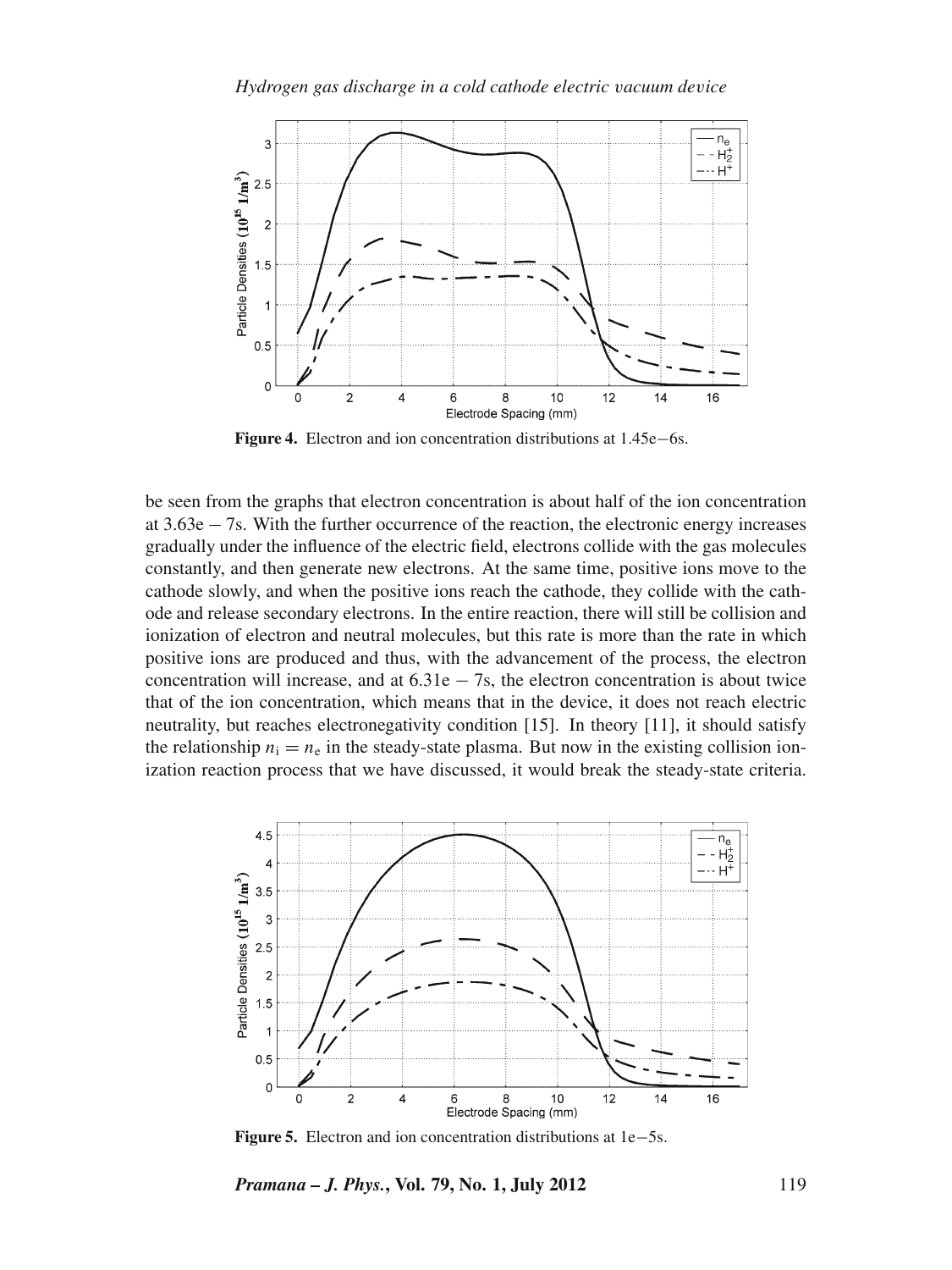

**Figure 6.** Electron and ion concentration distributions at 8.31e−7s.

Therefore,  $e + H_2 \rightarrow 2e + H + H^+$  reaction does not exist, for the reaction process is not physically correct in weakly-ionized low-pressure plasma.

Figures 6 to 8 are electron and ion distribution curves after excluding the reaction  $e + H_2 \rightarrow 2e + H + H^+$ . Both ends of the device are the anode and the cathode. From the figures we can see that because of the effect of the electric field, electrons move to the anode promptly, its concentration increases gradually near the anode, then it spreads to the cathode surface until it reaches the cathode sheath. At  $1e - 6s$ , the system achieves electric neutrality state. As shown in figure 8, as the time increases, the system achieves steady state.

Figure 9 shows the potential distribution at different moments in the system after eliminating the reaction  $e+H_2 \rightarrow 2e+H+H^+$ . Here it is shown that the plasma is basically



**Figure 7.** Electron and ion concentration distributions at 1.45e−6s.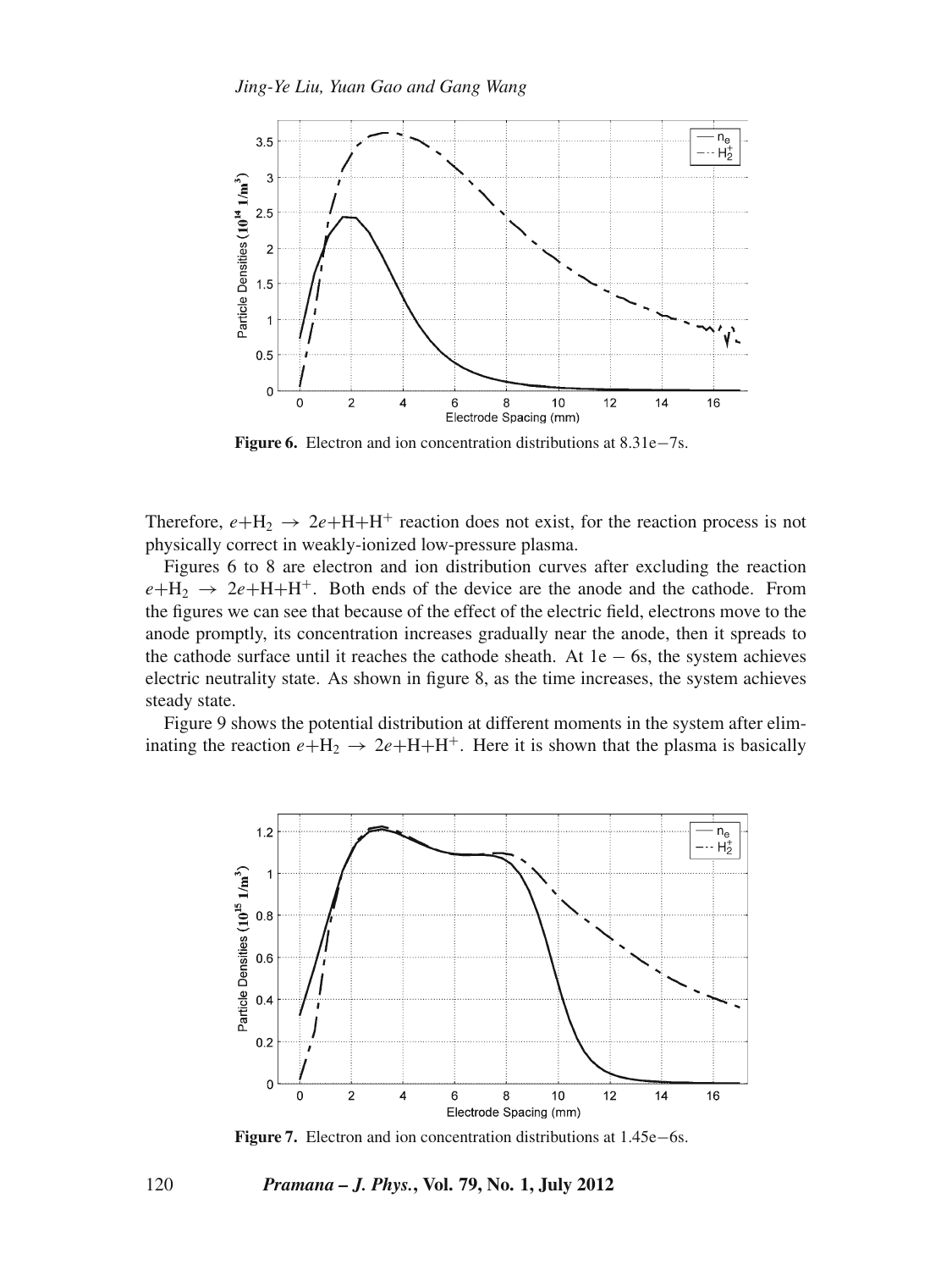

**Figure 8.** Electron and ion concentration distributions at 1e−5s.

formed at 6.3e − 7s, and as the time increases the potential curve tends towards zero, and the plasma system achieves dynamic balance. Judging by the potential distribution curve at 9e − 5s, the rapid potential changes in the sheath near the cathode (in the horizontal axis 16–12 mm), and voltage drop mainly occur in this region. As the electrons and ions move to a dynamic equilibrium, the cathode potential relative to the potential of the main plasma is negative. In this figure 10–12 mm area is called the neutral zone, and this area is the transition region where the electrons within the sheath penetrate the main plasma area. It has a small potential with the main plasma area, and ions accelerate to the cathode. The 0–6 mm area is the main plasma area, and in this area the electron concentration is equal to the ion concentration, the slope of the potential curve is zero, and the electric intensity is zero [15].



**Figure 9.** The potential distribution during plasma formation.

*Pramana – J. Phys.***, Vol. 79, No. 1, July 2012** 121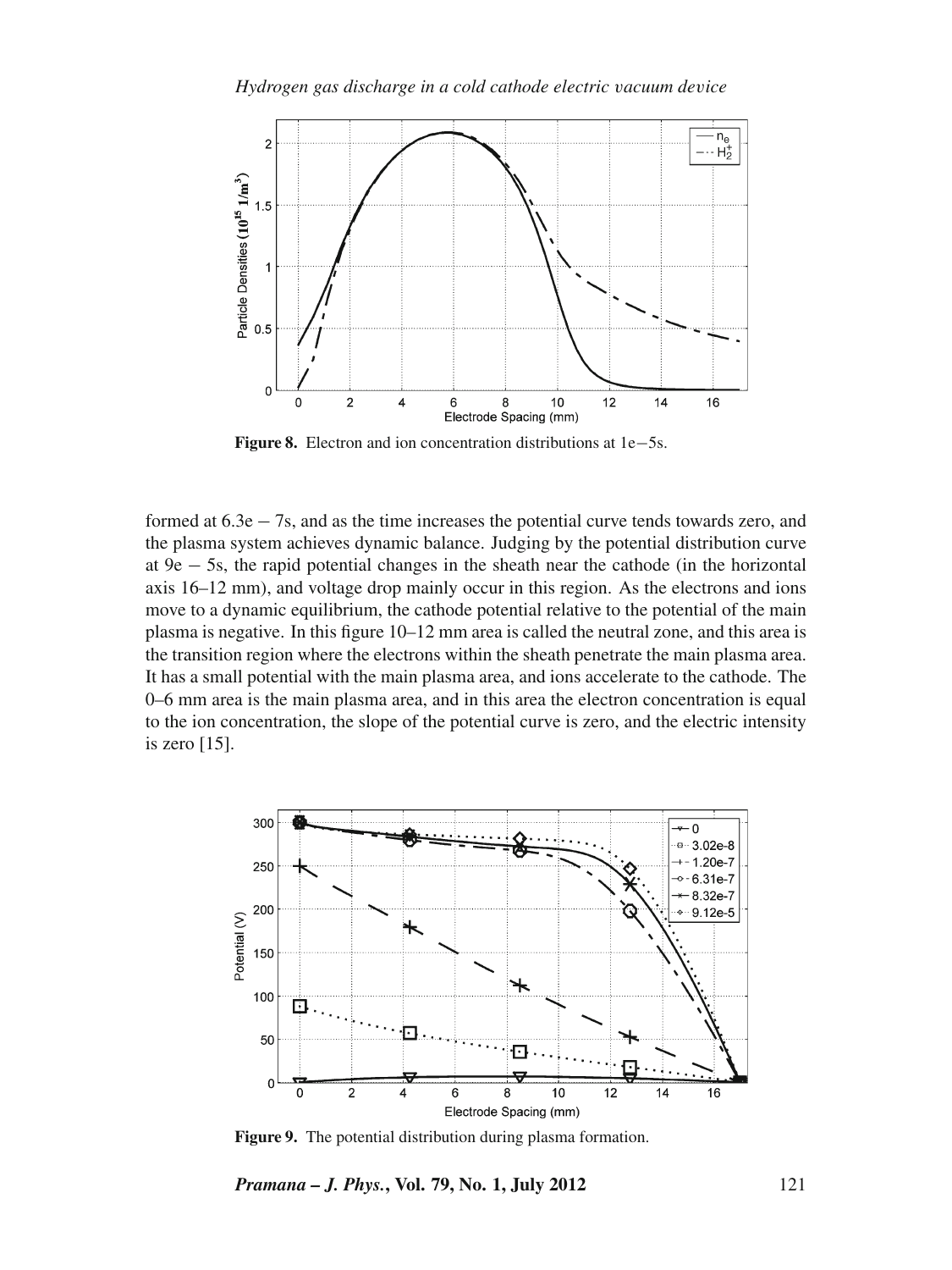Above all, there is no  $e + H_2 \rightarrow 2e + H + H^+$  reaction. As a result of excluding the reaction that electrons collide with hydrogen molecule and produce  $H^+$ , there are no  $H^+ \rightarrow H_2$  reactions on the electrode surface. It will not be considered as an influence in the device.

### 3.4 *The elastic collision reaction*

The *e*+H→H+*e* reaction can be ignored in low-pressure weakly-ionized plasma. Based on the related theory, when the electron energy is small, atoms cannot be exciting or ionizing at the collision process of electrons and hydrogen atoms, because compared to the hydrogen atoms the electrons' mass is quite small, after collision electron energy has no loss basically. In addition, as H atom has a smaller ionization cross-section, the chances for the collision between electrons and H atoms are much smaller than the chances for collisions between electrons and hydrogen molecules and so can be ignored. Through numerical simulation, without including the  $e+H_2 \rightarrow 2e+H+H^+$  reaction, in the reaction  $e + H \rightarrow H + e$ , the simulation results are exactly the same. It can be concluded that the author's theoretical analysis about excluding the  $e + H \rightarrow H + e$  reaction is reasonable.

### 3.5 *The anions*

The formation of anion in gas discharge has great significance in the plasma-correlated reactions process. In some gases, atoms or molecules are easily 'attached' by the electrons to form anions. The formation of anion can reduce electrons in the gas, thereby improving the breakdown strength of the gas. Judging from the atomic structure, when the atomic outermost electron is not full, it is easy for the electron to adsorb on the atom to form an anion. Although the working gas – hydrogen – in the cold cathode electric vacuum device can easily adsorb an electron and form anion, it requires the electron energy to reach or exceed 40 eV. But for the low-pressure weakly-ionized plasma, the electron energy cannot reach this value. So anions such as  $H_2^-$  cannot form [13]. Therefore, we do not consider anions in the cold cathode electric vacuum device study.

### **4. Comparison of testing and simulation results**

Based on the relevant equations, all the simulations were done by COMSOL, which under the conditions of those 11 types of reactions, exist at the same time. Finally, the potential distributions near the control grid is drawn.

Figure 10 is the simulation curve of the electrical potential near the control grid. The horizontal axis is the time axis, the vertical axis is the potential by which the diffusive current is generated. Figure 11 is the test curve which shows potential changes with time during preionization. The horizontal axis is time and the vertical axis is the potential.

Trigger happens usually in a very short time in experiment (about hundreds of nanoseconds), corresponding to the diffusion current before  $1e - 7s$  in simulation results. Figure 10 shows that when maximum potential is reached in the internal system, the potential drops rapidly, reaching gradually to a stable value. It is considered that the high potential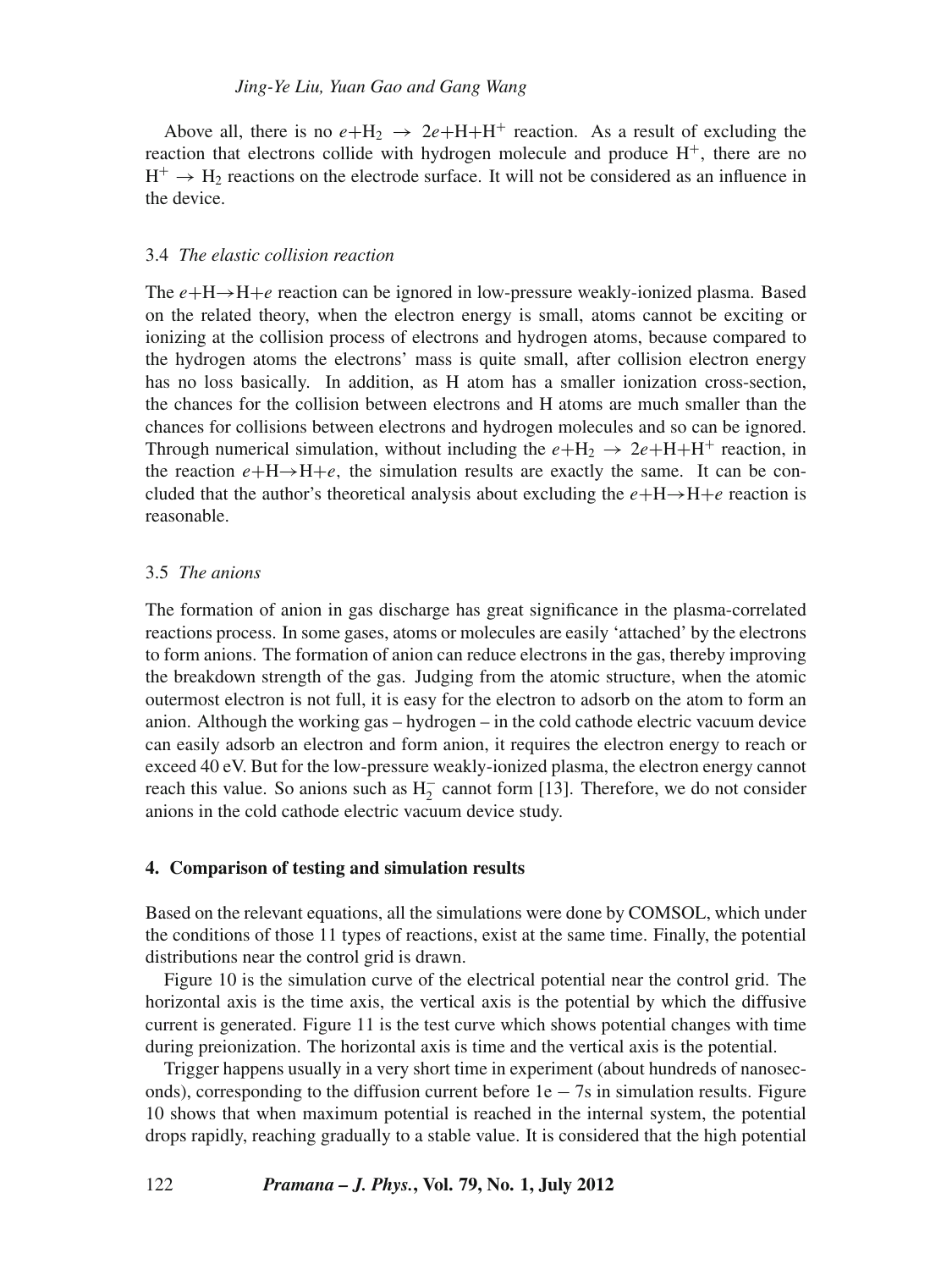

**Figure 10.** Simulation about potential with time distribution.

before 1e − 7s is due to the collision ionization in cold cathode electric vacuum device. It is mainly by the secondary electrons that the ions collide with cathode resulting in collision ionization reactions between electrons and ions, and therefore it generates current that is mainly due to diffusion. We can see from figure 10, that between  $8e - 8s$  and 1e − 7s, potential inflection point appears. This change is mainly due to the current that is generated by electron diffusion. As time goes on, electrons and ions reach a balance state, finally completing the preionization process.

Simulation results are the calculated voltage with the continuous time function. The test curve is the voltage distribution over time by single pulse. So the voltage drop is slightly different at stable interval after the inflection point appears. Even now, comparing figures 10 and 11, the potential with time relationship of simulation in the preionization process is basically the same with the test relation curves. It can be confirmed



**Figure 11.** Test image showing voltage changes with time during preionization.

*Pramana – J. Phys.***, Vol. 79, No. 1, July 2012** 123